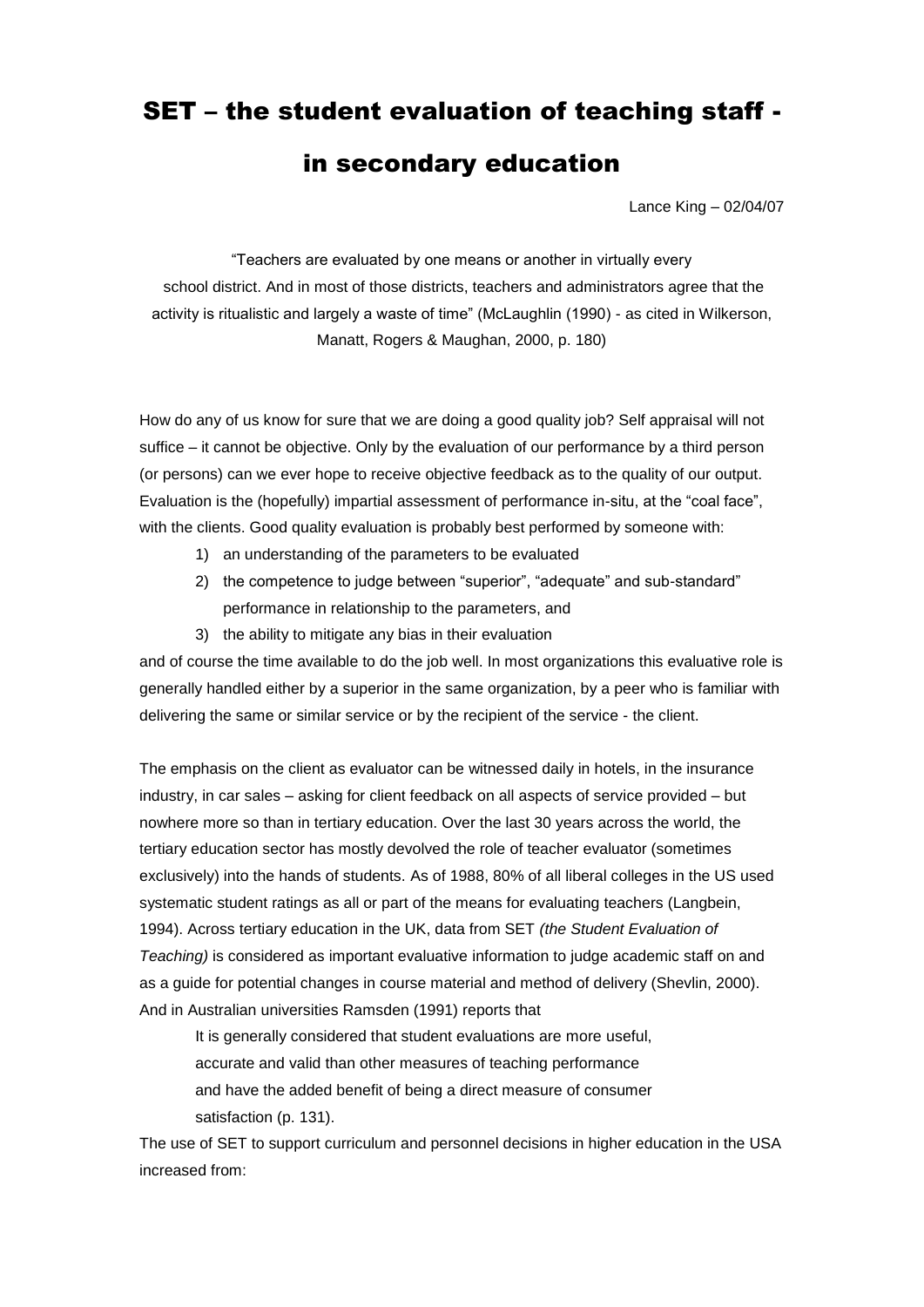- 28% in 1973 to
- 68% in 1984 and then to
- 86% in 1993
- Seldin, (1993).

until by 1994 45% of salary adjustment funds were allocated by teaching effectiveness criteria, as judged by students (Stratton, Myers and King, 1994).

In secondary education the picture is very different though. Traditionally teacher evaluation has been a process carried out by administration figures as part of an employee appraisal system the aim of which was to pick up any gross defects in performance and determine suitability for movement up through the salary grades. Good and Mulryan, (as cited in Wilkerson et al., 2000), in commenting on the history of teacher evaluation, stated,

Rating systems were developed primarily for reasons external to teachers, that is, to demonstrate to the public that students were receiving appropriate instruction or that teachers were competent, rather than to provide teachers with information that they might use to improve instruction (p. 180).

According to Wilkerson et al., the vast majority of personnel evaluation in secondary education is conducted for summative purposes – hiring, determining promotions, dismissal etc. And it may not still be true today but certainly in the early 90"s these evaluations were typically conducted by an administrator untrained in personnel evaluation and the "whole evaluation often lasts 40 – 60 minutes – per teacher, per school year" (Haefele, 1993, p. 23).

In the US, "in 46 of 50 states, only a principal or other single individual assesses the performance of teachers" (Wilkerson et.al, 2000, p. 181). Performance evaluation for summative purposes of such a small sample of actual teaching practice yields little useful information for teachers on how to improve their teaching process and yet formative evaluation processes appears to be rare in secondary education (or rarely researched and published). Administrators themselves are not unaware of the limitations of the existing model – as David Brazer, Vice-Principal at Los Altos High School in California puts it – "the focus of evaluation efforts must be shifted from meeting the demands of the district office to fulfilling the needs of classroom teachers" (Brazer, 1991, p. 82). Classroom teachers need a system of evaluation that encourages them to try new methods of delivery, new strategies of teaching and gives them good quality feedback on the effects of such changes without threatening their job security or their pay packets but it seems (from one study anyway) that it is only when the regime of formal summative evaluation is removed that the teachers feel comfortable taking the risks of changing teaching practice (Grube, et al. 1988, pp 17-20).

Formative teacher evaluation is characterized by Barber (1990) as

…a set of procedures designed to assist teachers in improving their own teaching. Formative evaluation is a helping, caring process that provides data to teachers for making decisions about how they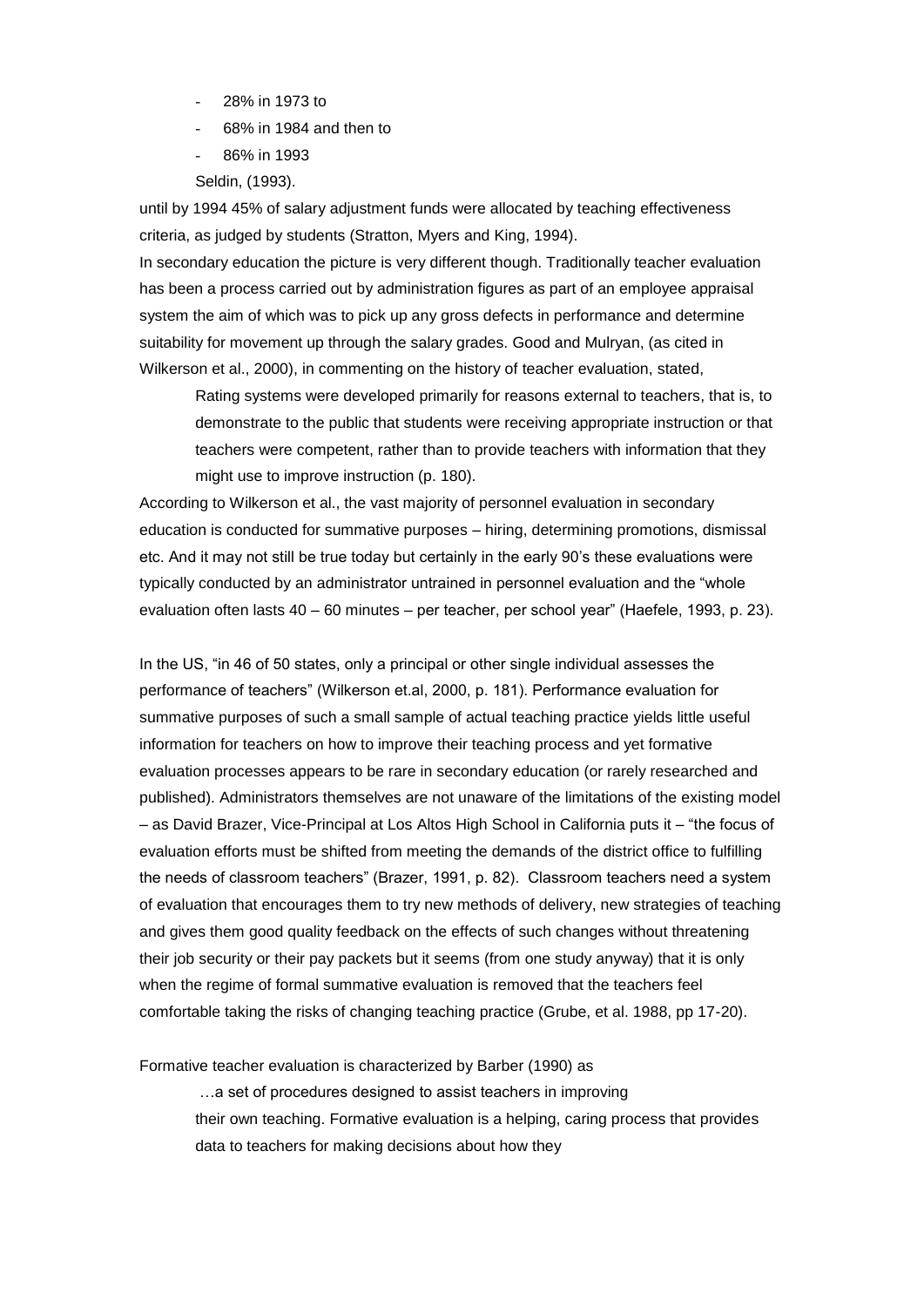can best improve their own teaching techniques, styles or strategies (cited in Mertler, 1997, p. 8).

Most importantly formative evaluation is not judgmental or punitive but rather is supportive of the professional development of the teacher and can be an effective mechanism for self improvement.

Formative evaluation can take place:

1) through feedback from peers as outlined by Munson (1998) through

Peer coaching where written and verbal feedback is provided to the observed teacher by the observer teacher who acts as coach, reinforcing correct instructional skills and identifying incorrect behaviours according to the standards of a prescribed model of instruction. Peer coaching requires teachers to judge one another"s performance which ultimately can cause interpersonal problems.

#### or through

Peer observation, which eliminates the element of judgment.

The role of the observer teacher is to provide specific feedback on some aspect of teaching that has been chosen in advance by the observed teacher. This feedback is in the form of observed objective data that has been recorded by the observer and which the observed teacher critically reflects upon during the post-observation conference (Munson, 1998, p. 1).

or 2) from observations by supervisors or

3) from "self-analysis"

but data from these last two sources can easily be biased towards maintaining the status quo as demonstrated by "a study of the effectiveness of middle and high school vocational education teachers in North Carolina found that most of the 243 responding teachers perceived their performance to be from "above standard" to "well above standard" and most of their principals perceived teacher performance to be "above standard"." (Jewell, 1990, p. 3).

Gaining evaluative feedback from students can demonstrate whether the teacher is meeting the needs of the students in the manner most appropriate or most effective for them but we need to ask in the case of secondary schools, whether secondary students are good judges of teaching effectiveness?

In a study involving 51 elementary, middle, junior high and high school principals who were asked to evaluate seven teachers, those that had access to student evaluation and summative assessment data on the teachers produced virtually the same ratings as those who only had access to the summative assessment data. This indicates that the student evaluation data supported rather than contradicted the summative data (Savage, 1986).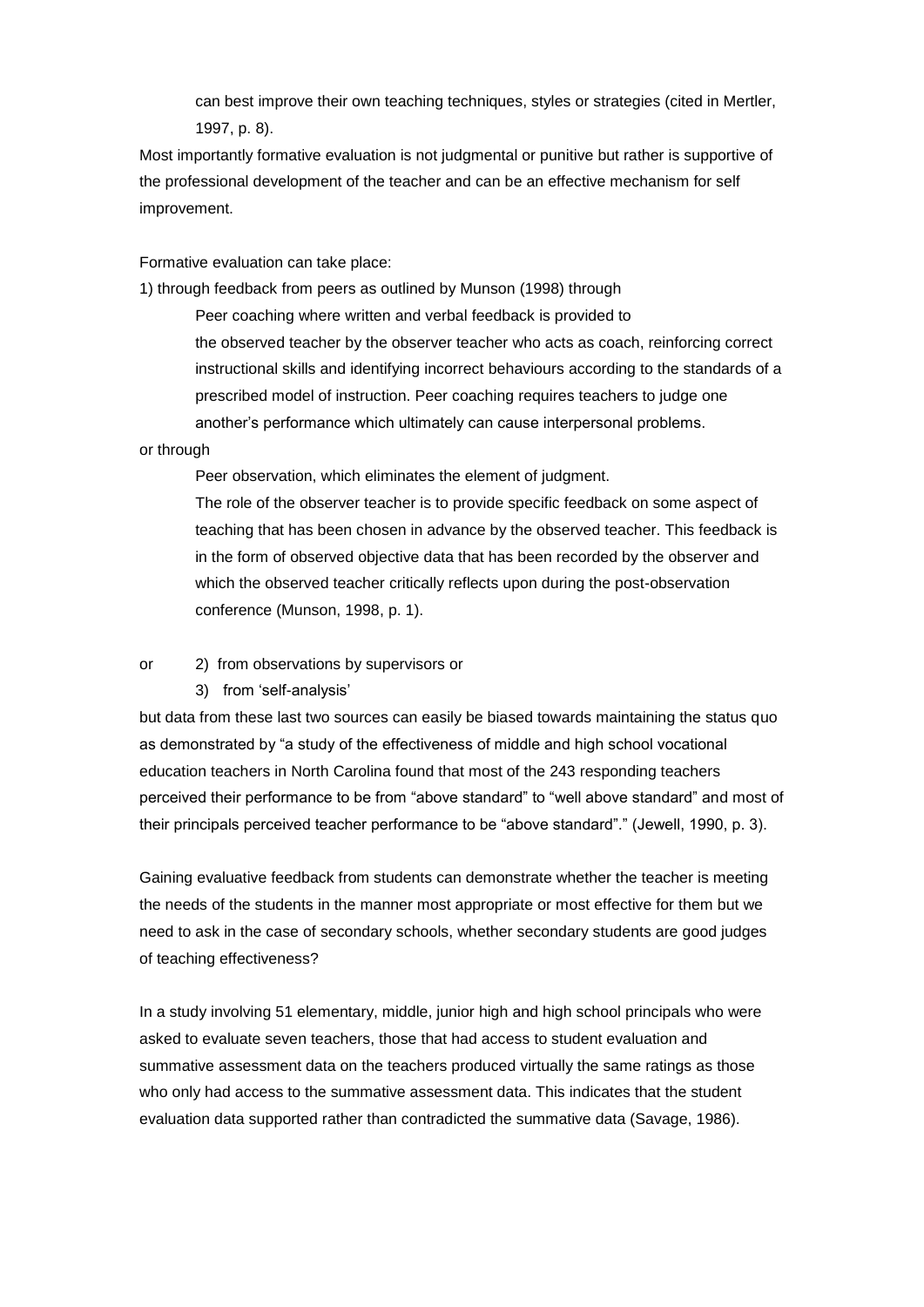In Illinois in 1991 Linda Stroh compared university professors" and high school classroom teachers" evaluations of the performance of student teachers, with the student teachers" own self evaluations and with their high school students" evaluations and found that the high school student evaluations were "very comparable to the more "expert" evaluations" (Stroh, 1991, p. 81).

And the evaluations by 1,128 Anglo, Black, and Chicano students of 53 sixth grade teachers were found to "correlate very well with observers' teacher ratings." In this case the "process of teacher evaluation by students was also found to positively affect student outcomes" (Peck, 1978, abstract).

It would seem then that students as the recipients of teaching are well placed to evaluate the quality of that teaching provided for them and may even be able to offer insights into what constitutes effective teaching. In 1989 in Barbados 160 elementary and 60 high school students as well as 60 elementary and 30 high school teachers were asked to identify the characteristics of effective teachers. Both the student and the teachers groups identified the following common "most important" characteristics:

- 1) the giving of examples by the teacher
- 2) properly planned lessons
- 3) knowledge of subject matter
- 4) knowledge of student learning (Richardson et al. 1989, abstract).

These characteristics correlate well with evaluative data obtained in 2005 from 271 high school students in North Carolina who considered that good teachers will

- 1) keep the class moving in a positive direction, be patient, caring and understanding
- 2) be knowledgeable about the content and about the world
- 3) manage the learning environment to enhance the full participation of all students
- 4) explain things well and give good examples (Whitney, Leonard, M; Leonard, W; Camelio, M; & Camelio, V; 2005, p. 29).

But do teachers that students give the highest evaluative ratings to actually produce the goods? Do they help students learn and achieve academically or are they just those teachers who are the most entertaining?

A key study which seems to answer these questions was published in June 2000 and outlines a comparison of evaluations of teachers by principals, by students and self evaluations by the teachers themselves with the performance of four groups of students (K-2, Grade 3-5, 6-8 & 9-12) on criterion referenced reading, language arts and mathematics tests. The results were High, positive correlations between student feedback of teacher performance and student achievement in all three core subject areas. There was a highly significant,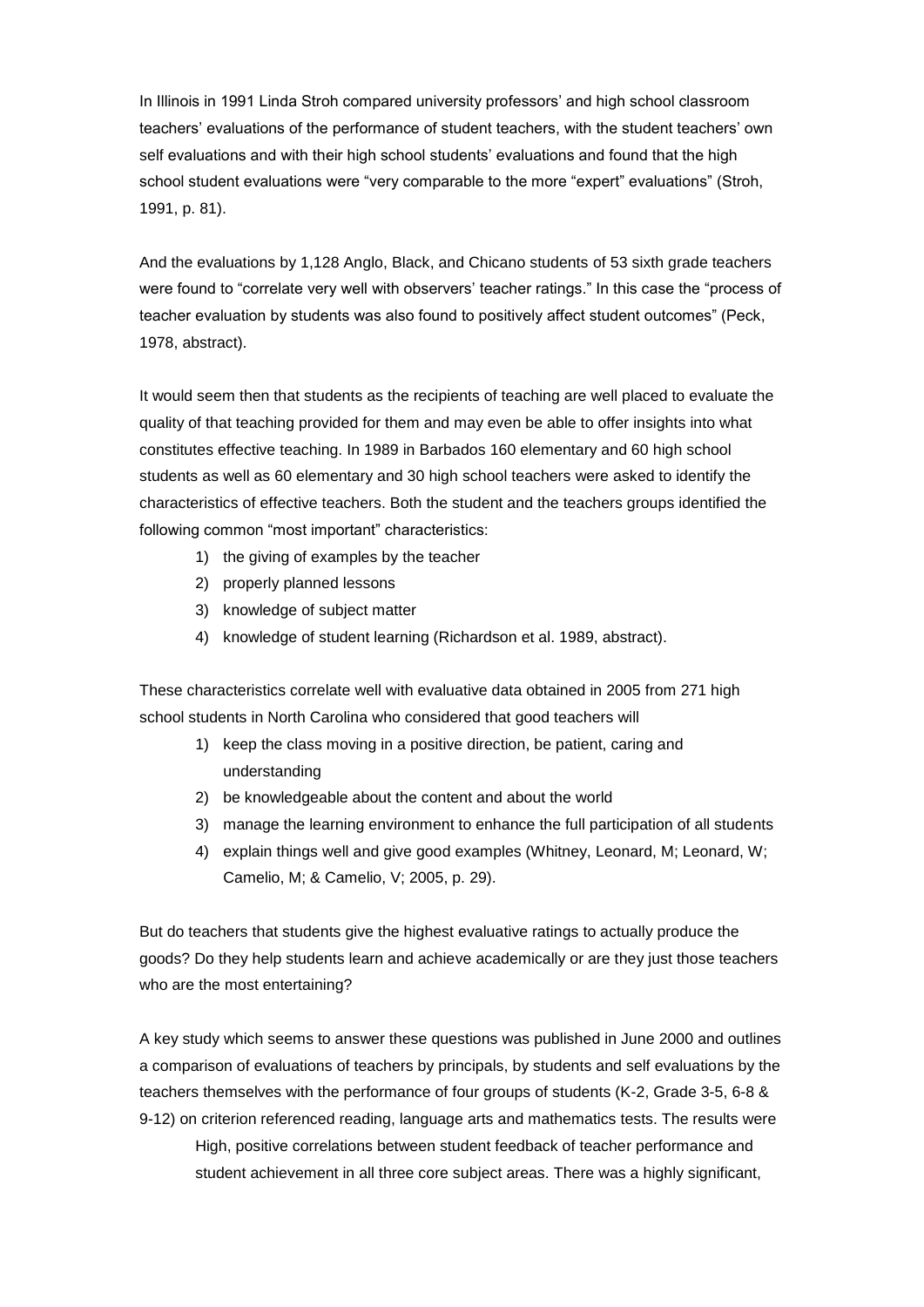positive relationship between the student feedback results and student achievement on the criterion referenced posttests in reading, language arts, and mathematics (Wilkerson, et al., 2000).

And interestingly enough in predicting student achievement on these same tests "the selfratings, principal ratings, and the principal summative evaluations failed to meet the predetermined rejection level for significance" (Wilkerson et al., 2000).

So it would seem from the evidence that

- 1) students are often good judges of what constitutes good teaching
- 2) student evaluation of teaching correlates well with other expert evaluations, and
- 3) students are sometimes better judges of the teaching necessary for high academic achievement than are principals or the teachers themselves.

So why is SET such a rare thing in secondary schools?

It would appear that one reason is resistance from teachers themselves.

Two studies from Nigeria illustrate the problem.

The first is from Joshua and Joshua who surveyed 480 secondary teachers from 20 schools and found "a significantly negative attitude to student evaluation of the teacher, irrespective of the use(s) to which the results of such evaluation will be put" (Joshua & Joshua, 2004, p. 12) And in subsequent discussion of the results they revealed this very attitude by stating, without any corroborating evidence that

Students" rating, given the ages, social backgrounds and the orientations of Nigerian students, can hardly be valid, reliable, interpretable and generalisable. The tendencies are high that students will rate many other things of the teachers in addition to, or opposed to, quality of instruction and teaching performance (Joshua and Joshua, 2004, p. 13).

The second study (also form 2004) is of 2,310 students' in 60 secondary school in 12 states (out of the 36 states of the Federal Republic of Nigeria) where the researchers were making an honest attempt to find out about the quality of secondary teaching in Nigeria from the perspective of the students themselves. The researchers Akpotu and Oghuvbu (2004) revealed that the common opinion in the public of Nigerian secondary teachers was that they were "deprived, dejected, forsaken,…poorly trained, poorly paid and poorly motivated" (p. 52) and they were seeking to find out if this opinion was borne out in the experience of the students. They were also seeking to test out the effectiveness of appraising teachers by using student evaluations. The findings of the study were claimed to be that (in general):

Nigerian secondary school teachers are effective in class attendance, competent in content and pedagogy, have a positive relationship with students and disciplinary qualities. The results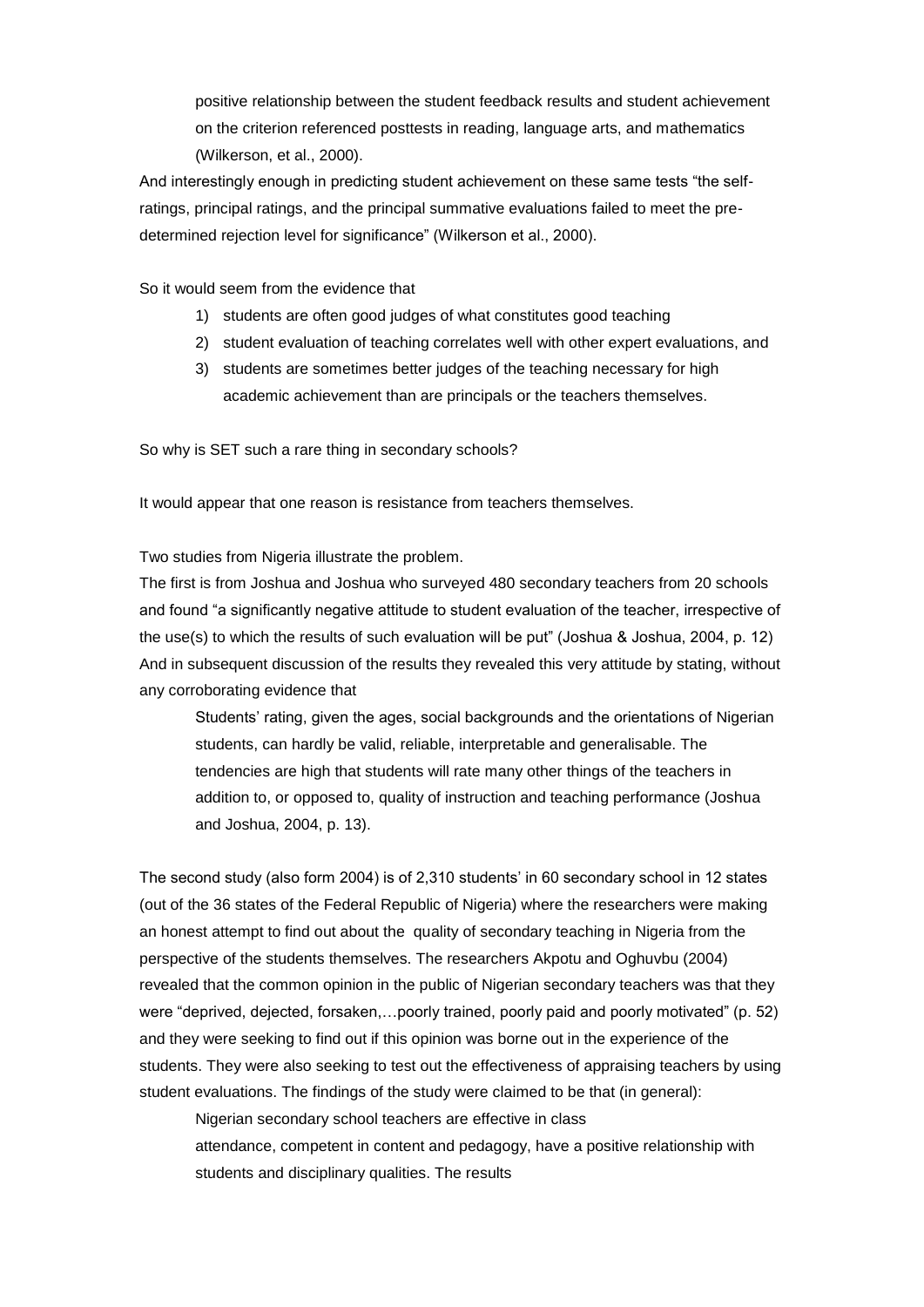indicate that students perceive their teachers as efficient in their

job performance (Akpotu & Oghuvbu, 2004, p. 52)

And also they found that the method of student evaluation was highly effective and they recommended that:

"The Nigerian educational administrators, planners and policy makers should as a matter of urgency incorporate students" assessment in their teacher evaluation policy" (Akpotu & Oghuvbu, 2004, p. 53).

They also recommended that such evaluations

"…..should form part of the overall annual evaluation of the teachers and should be used as the basis for regular in-service training programmes for teachers" (Akpotu & Oghuvbu, 2004, p. 53).

So from within the same educational structure we get a complete endorsement of SET from outside the system and complete rejection from inside, by the teachers themselves, which while both being gross generalizations and appear to be very political in nature certainly highlight the difference of opinions about SET in secondary circles.

#### Why is this?

Having worked in over 150 secondary schools in New Zealand, the UK and Thailand in the last 15 years the author has much anecdotal evidence which suggests that many teachers in secondary schools are afraid of the implications of SET. On the one hand many feel that they maintain only a tenuous authority over students at the best of times and to let those very students have any influence at all over the performance of their job, any influence over the processes of their teaching, would destroy that authority. And also on the other hand they are simply afraid that if they opened themselves up with SET that they would receive negative feedback on their teaching.

But are these opinions borne out by the facts?

Individual teachers have written papers outlining their own personal use of SET – for example Marvin Hoffman (1992) reported he uses student evaluation very effectively

…when I need help with a problem that has me stymied; when the activity we"re engaged in has no visible product or outcome and I need an indirect measure of its usefulness; when the end of a project calls for closure; and when it's time to take a sweeping assessment at semester-end (p. 79).

And he suggests more broadly that "Properly done, evaluations can help middle and high school teachers improve the quality of teaching and learning (Hoffman, 1992, p. 79)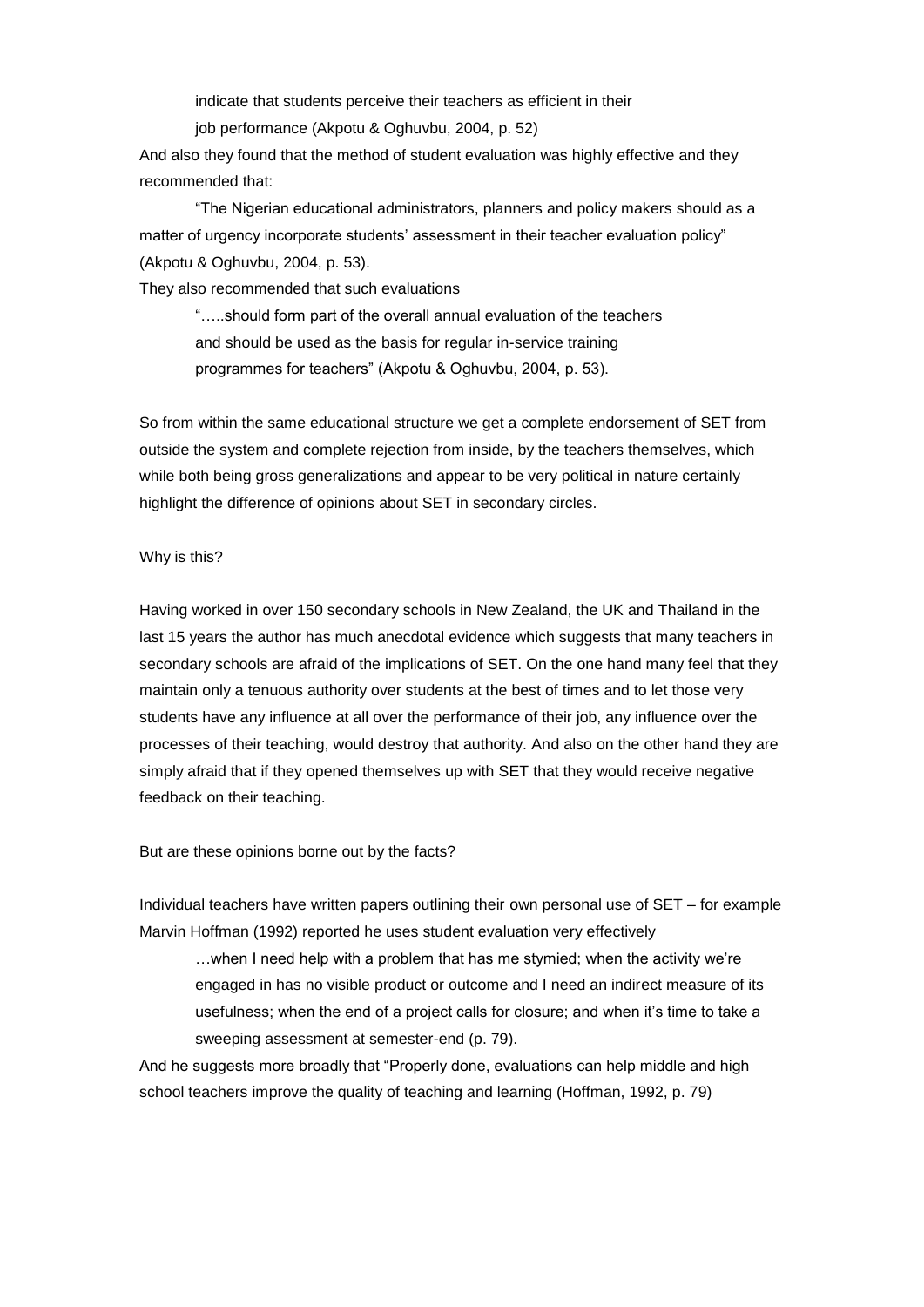In New Zealand, "*Assessment for Learning* has been an integral part of the national assessment strategy since 1999" (Olsen, 2005, p. 9). Assessment for learning rests on 5 key principles:

- 1) the provision of effective feedback to students
- 2) the active involvement of students in their own learning
- 3) adjusting teaching on account of the results of assessment
- 4) recognition of the profound influence assessment has on the motivation and self esteem of pupils, both of which are critical influences on learning
- 5) the need for pupils to be able to assess themselves and understand how to improve (Chamberlain, 2001, p1)

It seems to me that if we have in place strategies to achieve the above with students it is incumbent upon us to also apply the same criteria to teachers and enable every teacher to use an effective system of self-assessment or evaluation to improve their own performance along exactly the same lines.

In order to be congruent with the assessment for learning programme as applied to students, *Evaluation for Learning* should operate on the same principles, which could be:

- 1) the provision of effective feedback to teachers
- 2) the active involvement of teachers in their own learning
- 3) adjusting teaching on account of the results of evaluation
- 4) recognition of the profound influence evaluation has on the motivation and self esteem of teachers, both of which are critical influences on learning
- 5) the need for teachers to be able to assess themselves and understand how to improve

From the evidence it would seem that one way to achieve this would be through the use of a well designed system of SET.

The last paper I wish to reference was written in 1997 by Craig A Mertler and it reports on the use of a student evaluation instrument called SE3T, administered to volunteer students across 7 high schools in two school districts in North Florida on two occasions during the 1995-1996 school year. The experimental design appears very thorough and carefully constructed - all data were captured anonymously on questionnaire forms, were collected by a person other than the teacher being evaluated, the data were collated, analysed and reported back to the teacher within one week. For each item on the questionnaire the teacher only received the mean response and the range of responses. Any written responses to the open ended questions were given to the teacher verbatim but were typed up so no handwriting identification was possible. Each teacher only received their own data with no reference to any other teacher and no other person was privy to their data. After the second administration of the SE3T the teachers were all surveyed as to their opinions of the process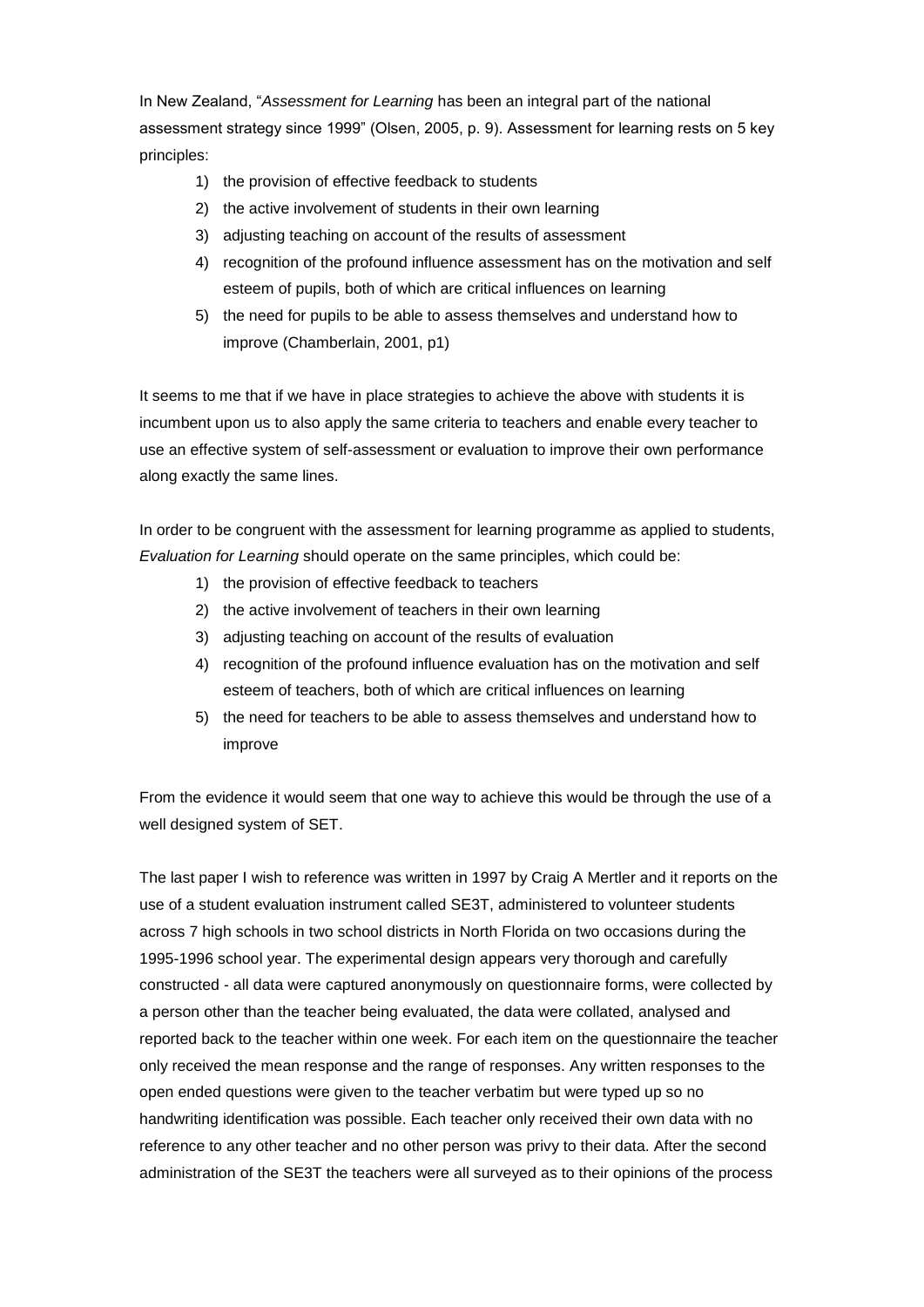as to its usefulness, efficiency, and whether the feedback they received had impacted at all on their teaching practice.

The conclusions of the paper were that:

…it can be concluded that the process of collecting student feedback regarding teachers" classroom performance is a very useful one to teachers who voluntarily participate in the process. In contrast to the deficit model of teacher evaluation (ie. infrequent classroom visits and evaluations by administrators), this process is seen as something done for teachers rather than against them. The participating teachers attitudes, desires, and actions in this study toward improving their teaching behaviours serve as strong support for this conclusion (Mertler, 1997, p.17).

And they also found that once teachers were familiar with the evaluation process they were able to make it self-sustaining – "Analyses of the data revealed that overall reaction of the teachers to this process of collecting student feedback was highly positive and that it was feasible for teachers to conduct this process on their own" (Mertler, 1997, p.1).

One is left wondering why more secondary teachers don"t use SET???

### REFERENCES

Akpotu, N. E., & Oghuvbu, E. P. (2004). Performance appraisal of the Nigerian secondary school teachers: the student perspectives. *ISEA, 32(3),* 44-57.

Brazer, S. D. (1991). The search for meaning in teacher evaluation. *Educational Leadership, 48(6),* p. 82.

Chamberlain, M. (2001). Developing assessment for learning. Retrieved May 16, 2006, from [www.nzpf.ac.nz/resources/magazine/2001/nov/new\\_page\\_12.htm](http://www.nzpf.ac.nz/resources/magazine/2001/nov/new_page_12.htm)

Grube, G., Cram, H. G. & Melchior, T. M. (1988). *Educational Leadership, 46(2),* 17-21.

Haefele, D. L. (1993). Evaluating teachers: a call for change. *Journal of Personnel Evaluation in Education, 7(1),* 21-31

Hoffman, M. (1992). "How am I doing'?: the importance of evaluation in the classroom. *English Journal (High School Edition), 81(4),* 79-82.

Jewell, L. R. (1990). Evaluating Teaching Effectiveness of secondary vocational educators. *Journal of Vocational and Technical Education, 6(2),* 3-17.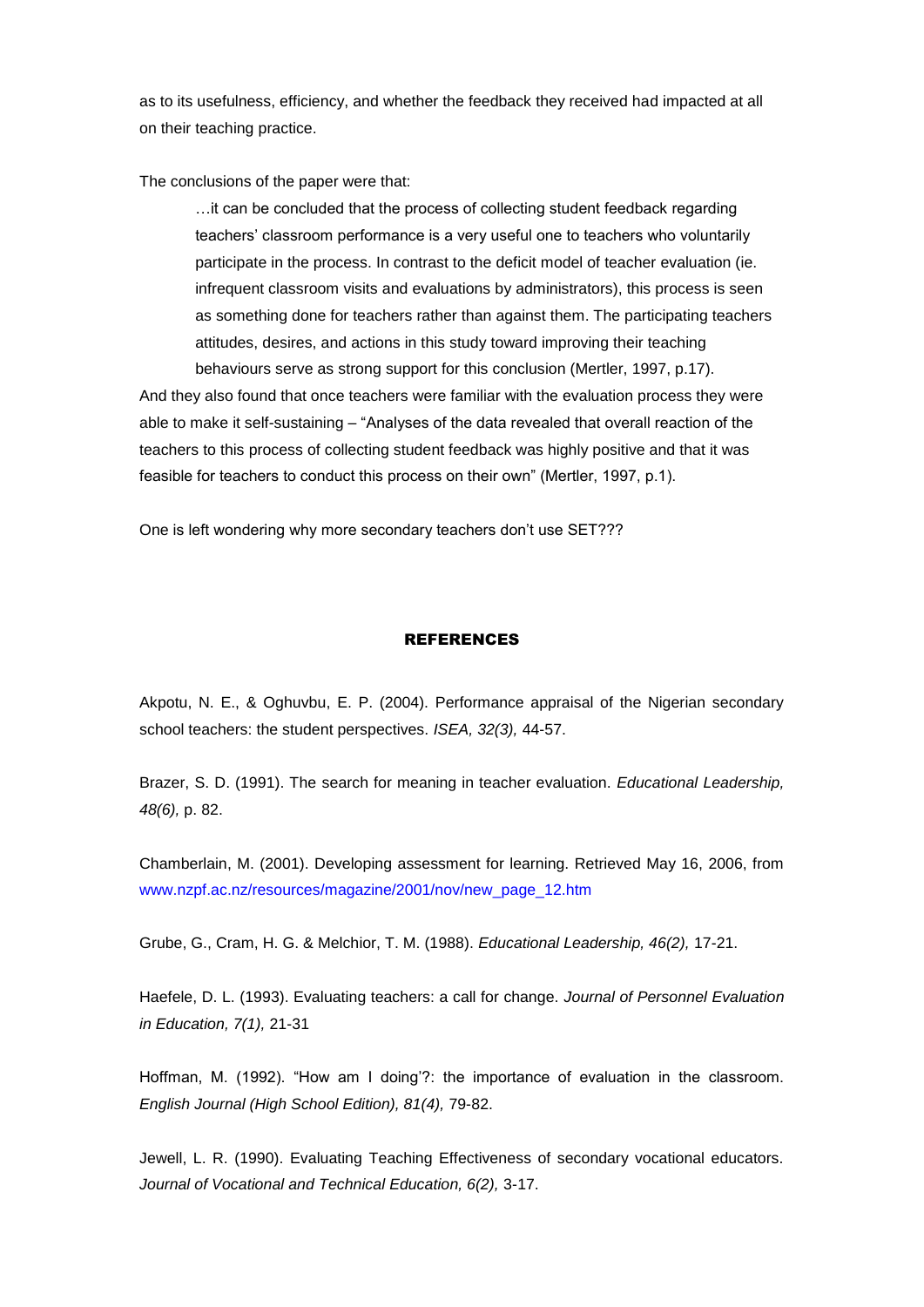Joshua, M. T., & Joshua, A. M. (2004). Attitude of Nigerian secondary school teachers to student evaluation of teachers. *Teacher Development, 8(1),* 67-80.

Langbein, L. I. (1994). The validity of student evaluations of teaching. *Political Science & Politics*, *27*(3)*,* 545-558.

Mertler, C. A. (1997). *Students as stakeholders in Teacher evaluation; teacher perceptions of a formative feedback model. Paper presented at the annual meeting of the Mid-Western Educational Research Association.* Chicago, IL.

Munson, B. R. (1998). Peers observing peers: the better way to observe teachers. *Contemporary Education, 69(2),* 108-111.

Olsen, L. (2005). Classroom assessments stir growing global interest. *Education Week, 25(6)*, 8-13.

Peck, R. F., (1978). Student evaluation of teaching: a multivariate validation study. *Research and Development Center for Teacher Education publication , Texas Univ., Austin*.

Ramsden, P. (1992). *Learning to teach in higher education.* London: Routledge.

Richardson, A. G., Thomas, A. A. (1989). *Characteristics of the effective teacher as perceived by pupils and teachers: a Caribbean case study. Paper presented at the Annual Meeting of the American Educational Research Association.* San Francisco, CA.

Savage, T. V. & McCord, M. (1986). *The use of student evaluation in the assessment of teacher competence. Paper presented at the Annual Meeting of the American Educational Research Association.* San Francisco, CA.

Seldin, P. (1993). The use and abuse of student ratings of professors*. Chronicle of Higher Education*, June 12, 40.

Shevlin, M., Banyard, P., Davies, M., & Griffiths, M. (2000). The validity of student evaluation of teaching in higher education: love me, love my lectures? *Assessment and Evaluation in Higher Education, 25*(4), 397-405.

Stratton, R. W., Myers, S. C., & King, R. H. (1994). Staff behavior, grades, and student evaluations. *Journal of Economic Education, 25 (1),* 5-15.